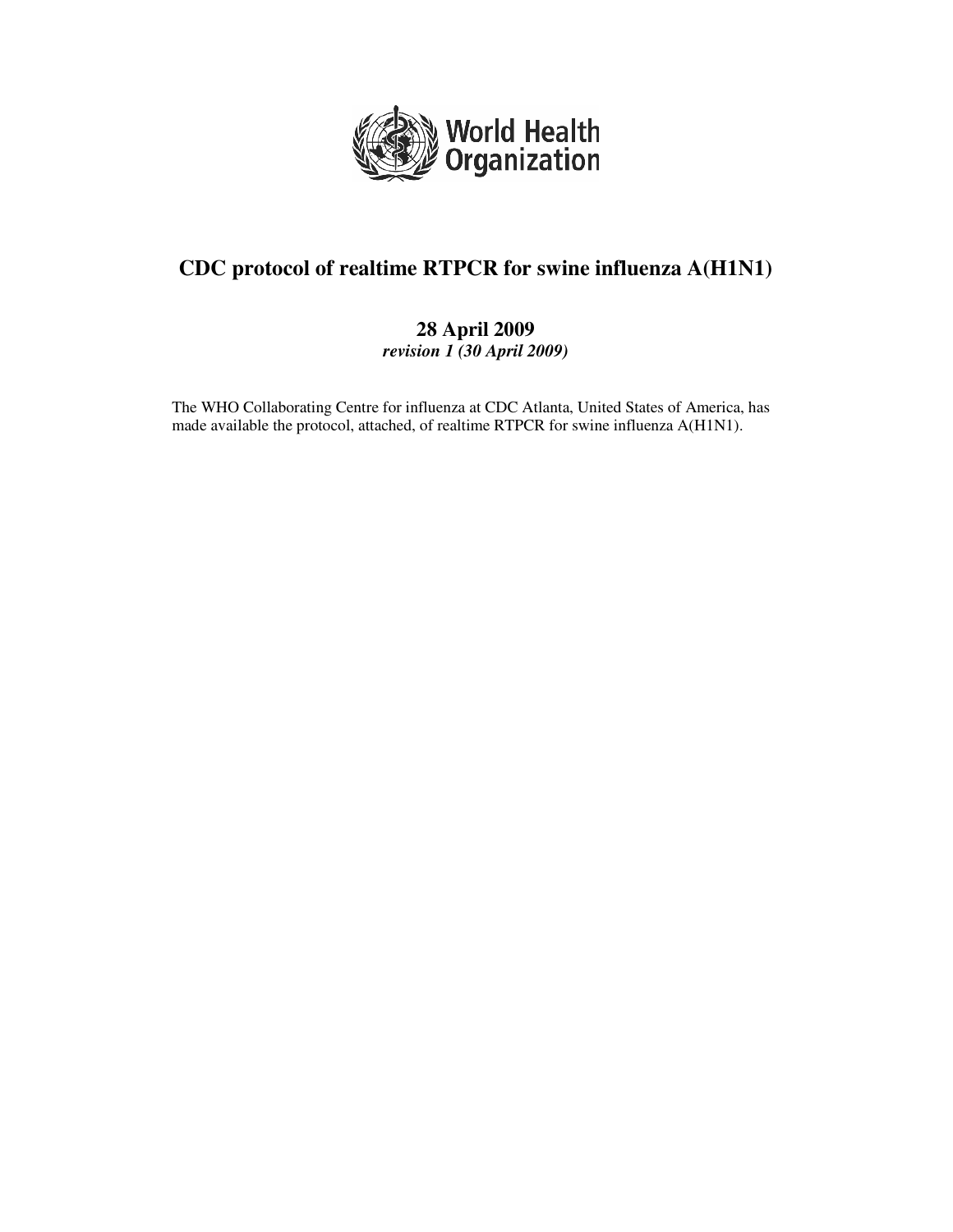# *CDC Realtime RTPCR (rRTPCR) Protocol for Detection and Characterization of Swine Influenza (version 2009)*

**THESE MATERIALS AND PROTOCOLS ARE THE PROPERTY OF THE CENTERS FOR DISEASE CONTROL AND ARE MADE AVAILABLE UNDER AN EMERGENGY USE AUTHORIZATION (EUA) AS A SERVICE TO THE PUBLIC HEALTH LABORATORY COMMUNITY. THESE PROTOCOLS ARE NOT INTENDED TO BE USED FOR COMMERCIAL DEVELOPMENT OR FOR-PROFIT TESTING.** 

### *General Comments*

**Assumptions:** This procedure assumes a basic familiarity with rRT-PCR assays.

**Assay principle:** The *CDC Realtime RTPCR (rRTPCR) Protocol for Detection and Characterization of Swine Influenza* includes a panel of oligonucleotide primers and duallabeled hydrolysis (Taqman ® ) probes to be used in real-time RT-PCR assays for the *in vitro*  qualitative detection and characterization of swine influenza viruses in respiratory specimens and viral cultures. The InfA primer and probe set is designed for universal detection of type A influenza viruses. The swInfA primer and probe set is designed to specifically detect all swine influenza A viruses. The swH1 primer and probe set is designed to specifically detect swine H1 influenza. This assay is utilized for testing influenza A positive respiratory specimens (unsubtypable) taken from suspect swine influenza A infected patients.

**Protocol Use Limitations:** These protocols were optimized using quantitative one-step probe RT-PCR (Invitrogen SuperScript™III Platinum® One-Step Quantitative Kit) that have been shown to produce comparable results on 96-well format thermocycler systems such as Applied Biosystems real-time PCR systems (7000, 7300, 7500, etc.), BioRad real-time TM PCR detection systems (iQ<sup>TM</sup> or iQ5<sup>TM</sup>) or Stratagene QPCR instruments (MX4000<sup>®</sup>,  $MX3000^{\circ\circ}$  or  $MX3005^{\circ\circ}$ ).

**Safety Information:** Specimen processing should be performed in accordance with pertaining national biological safety regulations.

**Acceptable specimens:** Respiratory specimens including: broncheoalveolar lavage, tracheal aspirates, sputum, nasopharyngeal or oropharyngeal aspirates or washes, and nasopharyngeal or oropharyngeal swabs. Swab specimens should be collected only on swabs with a synthetic tip (such as polyester or Dacron®) and an aluminum or plastic shaft. Swabs with cotton tips and wooden shafts are not recommended. Specimens collected with swabs made of calcium alginate are not acceptable.

Rejection criteria:

- Specimens not kept at  $2-4\degree C$  (<4 days) or frozen at -70 $\degree C$  or below.
- Inappropriate specimens not listed above.

**Nucleic acid extraction:** Performance of RT-PCR amplification based assays depends on the amount and quality of sample template RNA. RNA extraction procedures should be qualified and validated for recovery and purity before testing specimens. Commercially available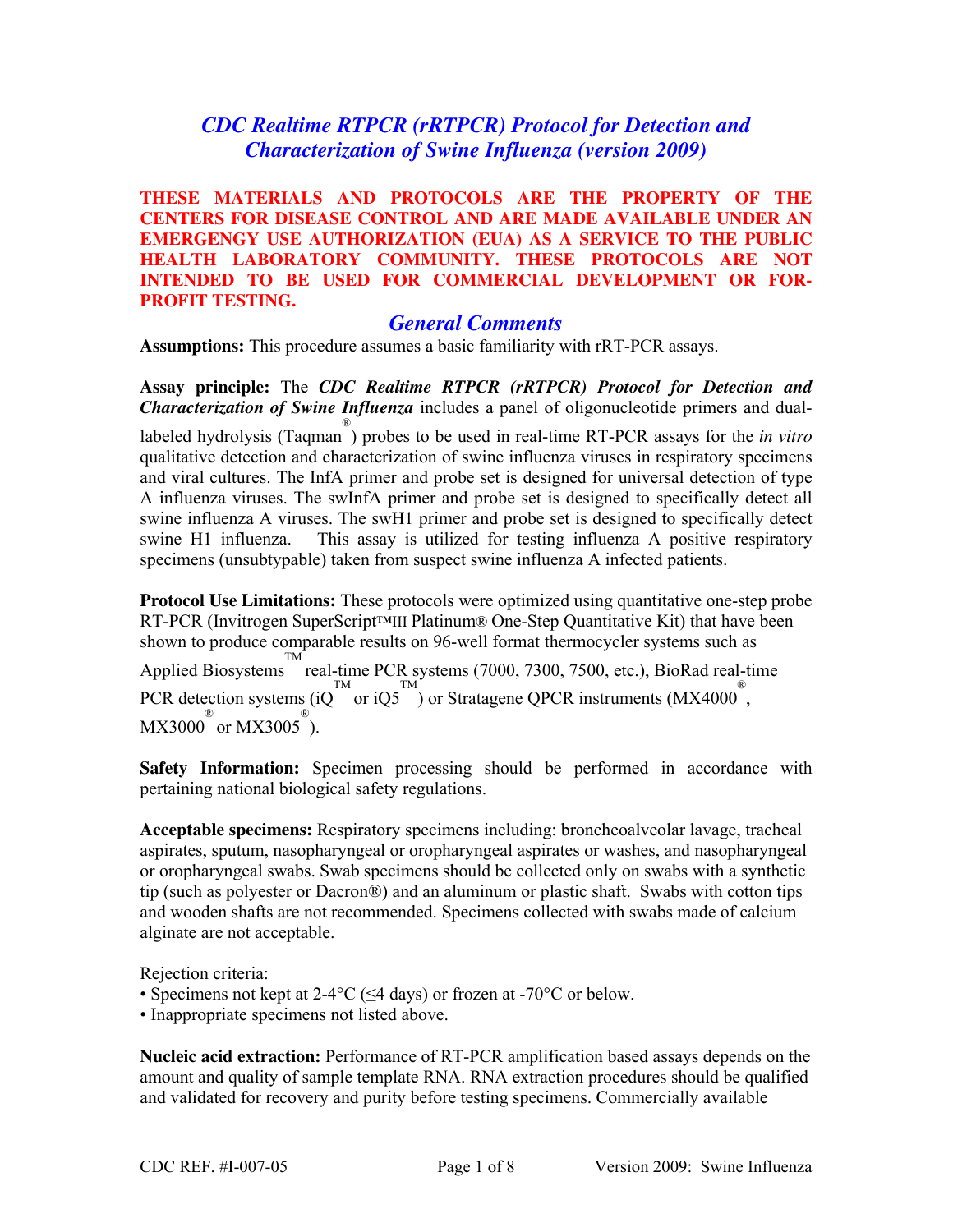extraction procedures including QIAamp® Viral RNA Mini Kit, or RNeasy® Mini Kit (QIAGEN), Roche MagNA Pure Compact RNA Isolation Kit, MagNA Pure LC RNA Isolation Kit II, and Roche MagNA Pure Total Nucleic Acid Kit have been shown to generate highly purified RNA when following manufacturer's recommended procedures for sample extraction.

*Disclaimer: Names of vendors or manufacturers are provided as examples of suitable product sources. Inclusion does not imply endorsement by the Centers for Disease Control and Prevention.* 

#### *Materials*

#### **Reagents:**

**1.** One-step quantitative RT-PCR probe hydolysis (e.g., Taqman®) kit

- Invitrogen SuperScript™III Platinum® One-Step Quantitative Kit (cat# 11732-020 or 11745-100).
- **2.** Molecular grade sterile distilled water (RNase and DNase free)
- **3.** Forward and reverse primers (40μM)
- **4.** Dual-labeled probes (10μM)
- **5.** Positive control materials

#### **Supplies:**

- **1.** Laboratory marking pen
- **2.** Cooler racks for 1.5 microcentrifuge tubes and 96-well 0.2ml PCR reaction tubes
- **3.** 20μl and 200μl adjustable pipettes and aerosol barrier tips
- **4.** 0.2ml PCR reaction tube strips or plates
- **5.** Optical strip caps
- **6.** Sterile, nuclease free 1.5 ml microcentrifuge tubes
- **7.** Disposable powder-free gloves

#### **Equipment:**

- **1.** Microcentrifuge
- **2.** Vortex
- **3.** Real-time PCR detection system with a 96-well format thermocycler reaction block.

# *Procedure*

#### **Preparation:**

#### **1.** Avoiding sample contamination

Because of the sensitivity of fluorogenic 5' nuclease assays, special precautions must be taken to avoid false positive amplifications. The following precautionary steps are recommended:

- (a) Maintain separate areas for assay setup and handling of nucleic acids.
- (b) Maintain separate, dedicated equipment (e.g., pipettes, microcentrifuges) and supplies (e.g., microcentrifuge tubes, pipette tips) for assay setup and handling of extracted nucleic acids.
- (c) Wear a clean lab coat and powder-free disposable gloves (not previously worn) when setting up assays.
- (d) Change gloves between samples and whenever you suspect they may be contaminated.
- (e) Keep reagent and reaction tubes capped or covered as much as possible.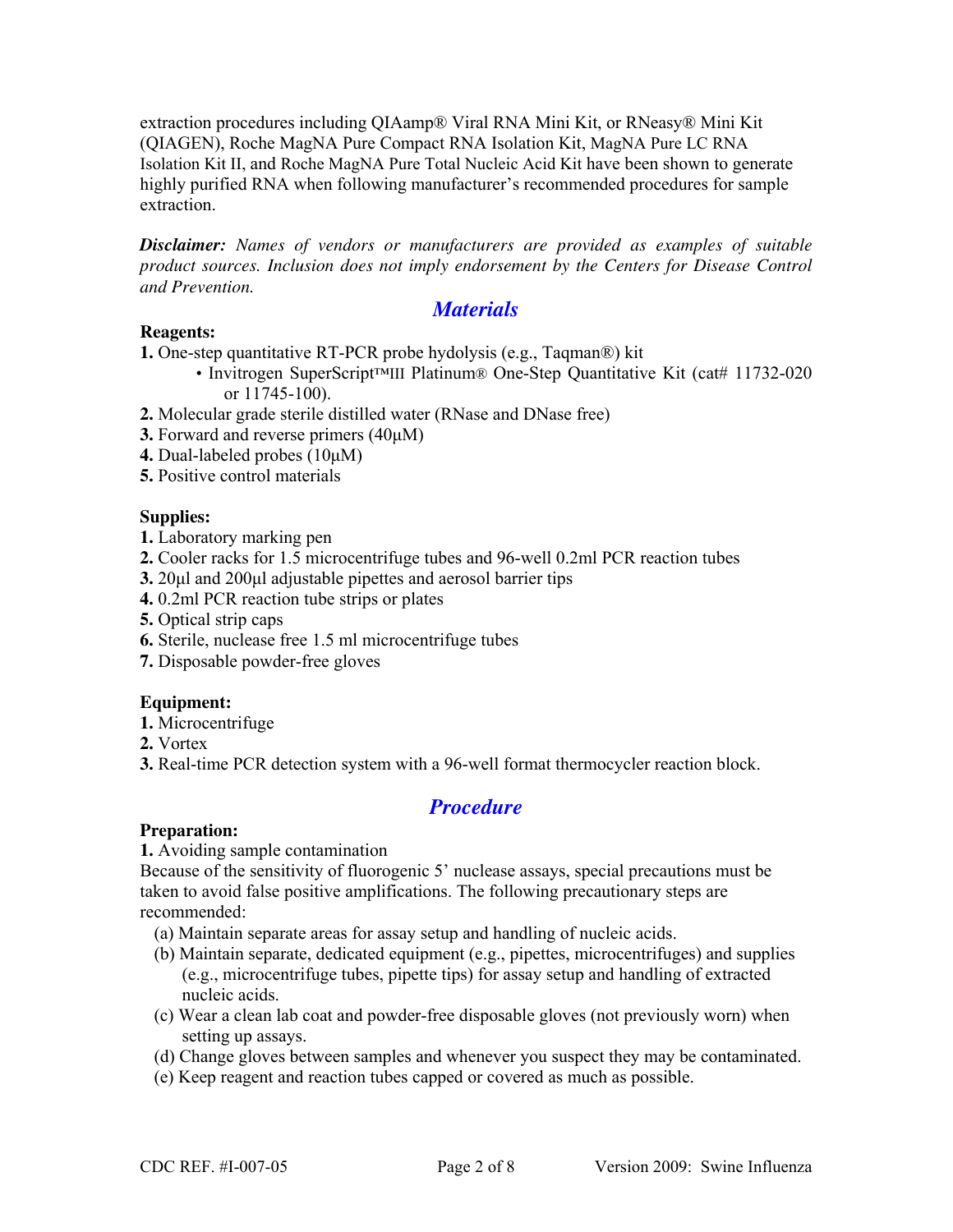#### **2.** Equipment preparation

Work surfaces, pipettes, and centrifuges should be cleaned and decontaminated with cleaning products such as 5% bleach, "DNAzap™" or "RNase AWAY®" to minimize risk of nucleic acid contamination.

#### **3.** Reagent preparation

**NOTE**: Keep all reagents on cold rack during assay set up.

(a) Primers and probes

- Thaw frozen aliquots of primer and probes (Thawed aliquots of probes may be stored in the dark up to 3 months at 2-8°C. Do not re-freeze probes).
- Vortex all primers and probes.
- ï Briefly centrifuge all primers and probes and then place in cold rack.

#### (b) Realtime RTPCR reagents

- Place Master Mix and enzyme in cold rack
- Thaw the 2X Reaction Mix vial.
- Mix the 2X Reaction Mix by inversion.

• Briefly centrifuge 2x Reaction Mix and enzyme then place in cold rack

#### **Tests for each RT-PCR run**

**1.** Each sample RNA extract is tested by separate primer/probe sets: InfA, Universal swine (swFluA), Swine H1 (swH1) and RNaseP (RP). The RNaseP primer and probe set targets the human RNase P gene and thus serves as an internal positive control for human nucleic acid. **2.** No template controls (NTC) and positive template controls (PTC) for all primer/probe sets

should be included in each run.

**3.** Human Specimen Control (HSC) provides a secondary negative control that validates the nucleic extraction procedure and reagent integrity.

#### **Reaction setup**

Reaction assay mixtures are made as a cocktail and dispensed into the 96-well reaction plate. Water and extracted nucleic acid or positive template controls are then added to the appropriate test reactions and controls.

**1.** Label one 1.5 ml microcentrifuge tube for each primer/probe set.

**2.** Determine the number of reactions (N) to set up per assay. It is necessary to make excess reaction cocktail to allow for the NTC, PTC, HSC reactions and pipetting error. See below:

• If number of samples (n) including controls = 1 to 14, then  $N = n + 1$ 

• If number of samples (n) including controls  $> 15$ , then  $N = n + 2$ 

**3.** Master Mix: calculate the amount of each reagent to be added for each primer/probe set reaction master mix. The calculations are as follows: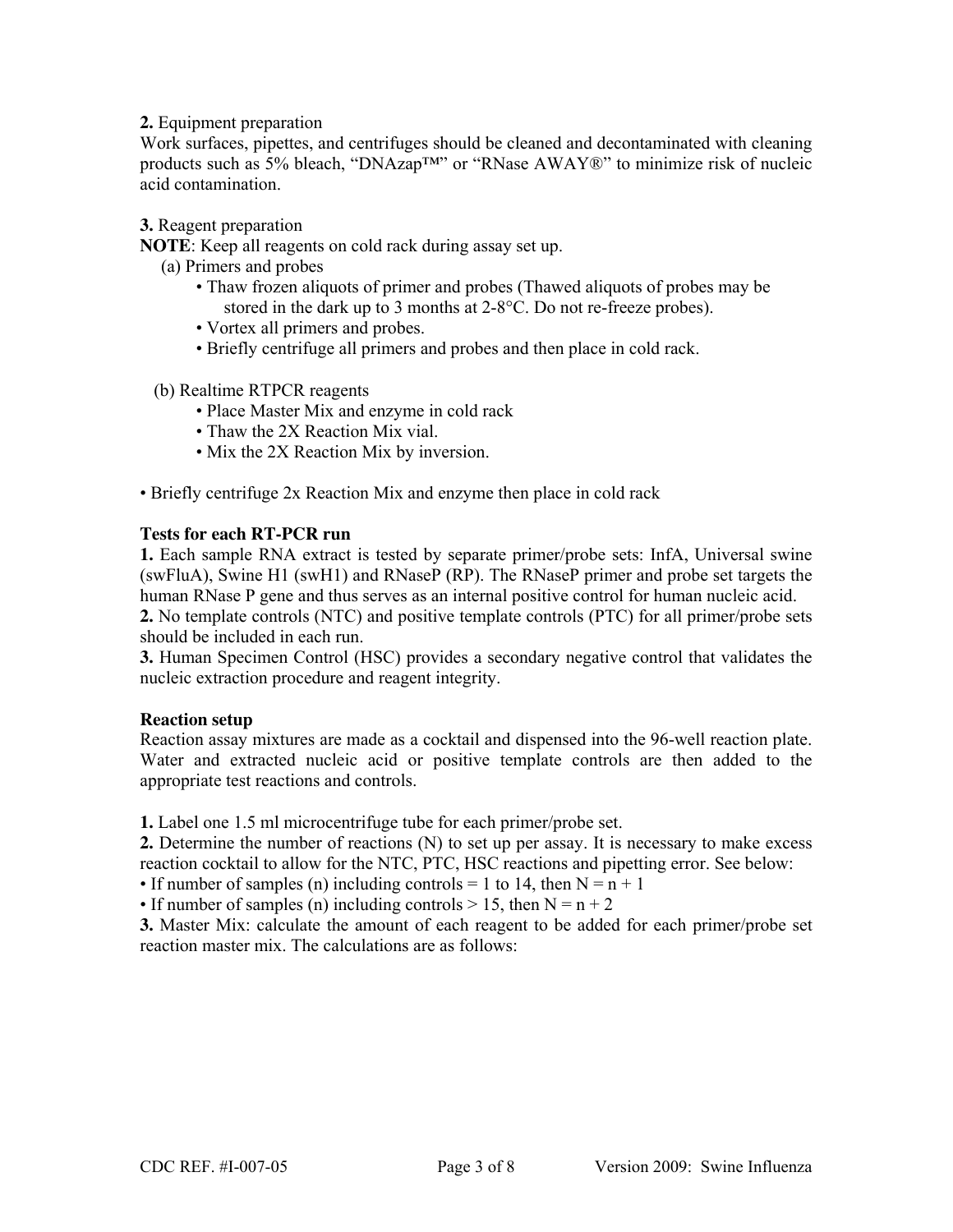| <b>Reagent</b>                                                 | <b>Volume of Reagent Added</b><br>per Reaction |  |  |  |  |
|----------------------------------------------------------------|------------------------------------------------|--|--|--|--|
| Nuclease-free Water                                            | $N \times 5.5 \mu l$                           |  |  |  |  |
| <b>Forward Primer</b>                                          | $N \times 0.5 \mu l$                           |  |  |  |  |
| <b>Reverse Primer</b>                                          | $N \times 0.5 \mu l$                           |  |  |  |  |
| Probe                                                          | $N \times 0.5 \mu l$                           |  |  |  |  |
| SuperScript <sup>TM</sup> III RT/Platinum <sup>®</sup> Taq Mix | $N \times 0.5 \mu l$                           |  |  |  |  |
| 2X PCR Master Mix                                              | $N \times 12.5 \mu l$                          |  |  |  |  |
| <b>Total Volume</b>                                            | $N \times 20.0 \mu l$                          |  |  |  |  |

After addition of the water, mix reaction mixtures by pipetting up and down. Do not vortex.

**5.** Centrifuge for 5 sec to collect contents at bottom of the tube, and then place the tube in cold rack.

**6.** Set up reaction strip tubes or plates in 96-well cooler rack.

**7.** Dispense 20μl of each master mix into each well going across the row as shown below:

#### Example Test Setup

|   |           |         |         | 4         |           | $\sigma$  |           | Õ         |           | 10        |           | 12      |
|---|-----------|---------|---------|-----------|-----------|-----------|-----------|-----------|-----------|-----------|-----------|---------|
| A | InfA      | InfA    | InfA    | InfA      | InfA      | InfA      | InfA      | InfA      | InfA      | InfA      | InfA      | InfA    |
| B | sw InfA   | sw InfA | sw InfA | sw InfA   | sw InfA   | sw InfA   | sw InfA   | sw InfA   | sw InfA   | sw InfA   | sw InfA   | sw InfA |
| C | swH1      | swH1    | swH1    | swH1      | swH1      | swH1      | swH1      | swH1      | swH1      | swH1      | swH1      | swH1    |
| D | <b>RP</b> | RP      | RP      | <b>RP</b> | <b>RP</b> | <b>RP</b> | <b>RP</b> | <b>RP</b> | <b>RP</b> | <b>RP</b> | <b>RP</b> | RP      |
| E | InfA      | InfA    | InfA    | InfA      | InfA      | InfA      | InfA      | InfA      | InfA      | InfA      | InfA      | InfA    |
| F | sw InfA   | sw InfA | sw InfA | sw InfA   | sw InfA   | sw InfA   | sw InfA   | sw InfA   | sw InfA   | sw InfA   | sw InfA   | sw InfA |
| G | swH1      | swH1    | swH1    | swH1      | swH1      | swH1      | swH1      | swH1      | swH1      | swH1      | swH1      | swH1    |
| H | <b>RP</b> | RP      | RP      | <b>RP</b> | <b>RP</b> | <b>RP</b> | <b>RP</b> | <b>RP</b> | <b>RP</b> | <b>RP</b> | <b>RP</b> | RP      |

#### Example Sample Setup

|   |            |                |                | $\overline{4}$ |                | 6               |                 | 8                | $\mathbf Q$     | 10              | $\perp$         | 12         |
|---|------------|----------------|----------------|----------------|----------------|-----------------|-----------------|------------------|-----------------|-----------------|-----------------|------------|
| A | <b>NTC</b> | S <sub>1</sub> | S <sub>3</sub> | S <sub>5</sub> | S7             | S <sub>9</sub>  | S11             | S <sub>13</sub>  | S <sub>15</sub> | S <sub>17</sub> | S <sub>19</sub> | <b>PTC</b> |
| B | <b>NTC</b> | S <sub>1</sub> | S <sub>3</sub> | S <sub>5</sub> | S7             | S9              | S11             | S <sub>13</sub>  | S <sub>15</sub> | S <sub>17</sub> | S <sub>19</sub> | <b>PTC</b> |
| C | NTC        | S1             | S <sub>3</sub> | S <sub>5</sub> | S7             | S <sub>9</sub>  | <b>S11</b>      | S <sub>13</sub>  | S <sub>15</sub> | S <sub>17</sub> | S <sub>19</sub> | <b>PTC</b> |
| D | NTC        | S1             | S <sub>3</sub> | S <sub>5</sub> | S7             | S <sub>9</sub>  | <b>S11</b>      | S <sub>1</sub> 3 | S <sub>15</sub> | S <sub>17</sub> | S <sub>19</sub> | <b>PTC</b> |
| E |            | S <sub>2</sub> | S4             | S6             | S <sub>8</sub> | S <sub>10</sub> | S <sub>12</sub> | S <sub>14</sub>  | S <sub>16</sub> | S <sub>18</sub> | <b>HSC</b>      |            |
| F |            | S <sub>2</sub> | S4             | S6             | S8             | <b>S10</b>      | S <sub>12</sub> | S <sub>14</sub>  | S <sub>16</sub> | S <sub>18</sub> | <b>HSC</b>      |            |
| G |            | S <sub>2</sub> | S4             | S6             | S8             | S <sub>10</sub> | S <sub>12</sub> | S <sub>14</sub>  | S <sub>16</sub> | S <sub>18</sub> | <b>HSC</b>      |            |
| H |            | S <sub>2</sub> | S <sub>4</sub> | S6             | S <sub>8</sub> | S <sub>10</sub> | S <sub>12</sub> | S <sub>14</sub>  | S <sub>16</sub> | S <sub>18</sub> | <b>HSC</b>      |            |

**Note**: Negative template controls (NTC) should be added first (column 1) before any of the samples are added to check for contamination in the master mix. HSC should be added after the samples have been added (column 11) to check for cross-contamination during sample preparation or addition. Positive template controls (PTC) should be added last after all samples and NTCs are sealed.

**8.** Before moving the plate to the nucleic acid handling area, set up the NTC reactions for column 1 in the assay set-up area. As shown above, samples can be added by column.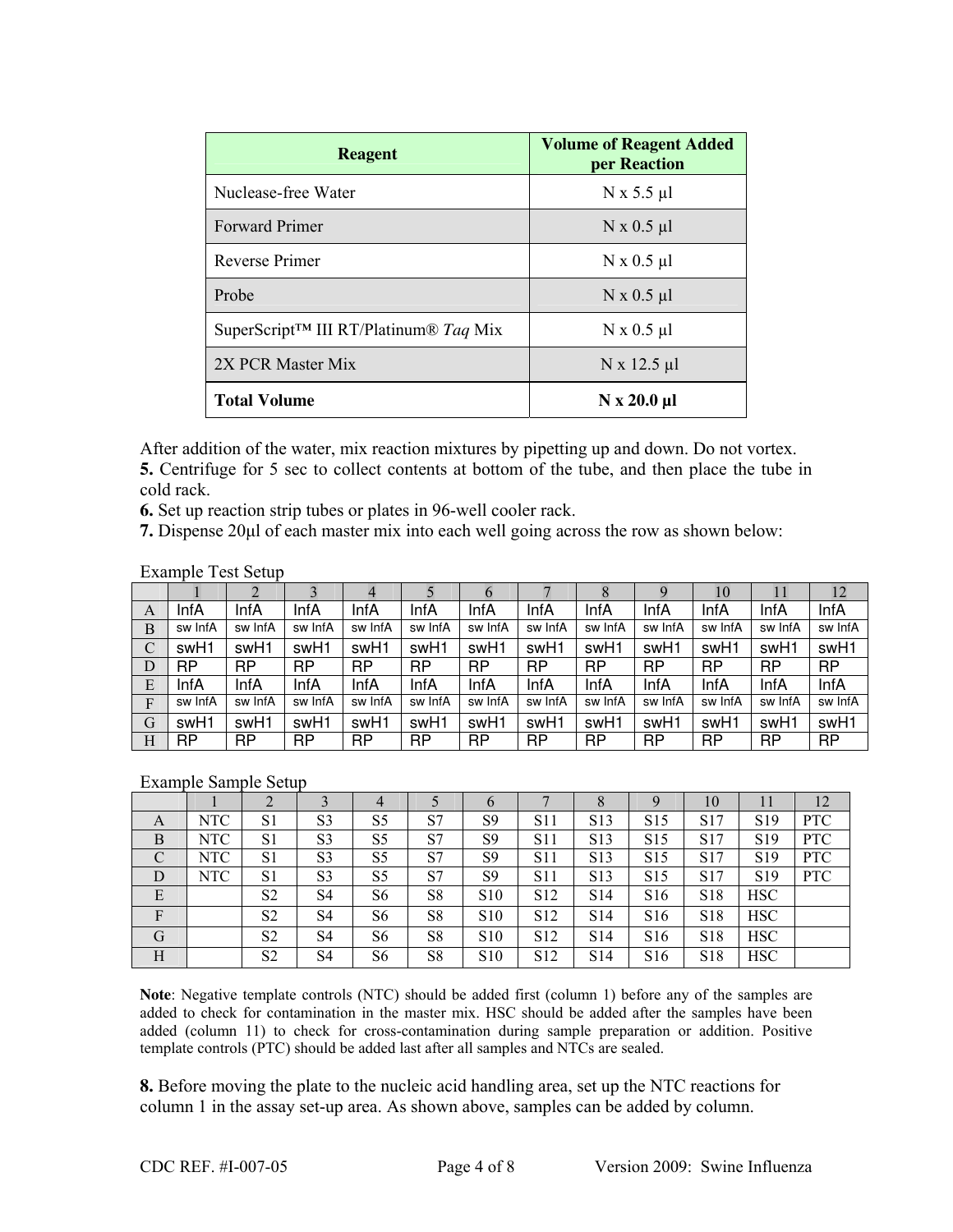**9.** Pipette 5 μl of nuclease free water into the NTC wells. Cap NTC wells.

**10.** Cover the reaction plate and move the reaction plate to the nucleic acid handling area.

**11.** Vortex the tubes containing the samples for 5 sec. Centrifuge tubes for 5 sec.

**12.** Set up the extracted nucleic acid samples in the cold rack.

**13**. As shown above, samples can be added by column. Pipette 5 μl of the first sample into all the wells labeled for that sample (for example, Sample "S1" as shown above). Change tips after each addition

**14**. Cap the column to which the sample has been added. This will help to prevent sample cross contamination and enable you to keep track of where you are on the plate.

**15.** Change gloves when necessary to avoid contamination.

**16.** Repeat steps **13.** through **15.** for the remaining samples.

**17**. Add 5 μl of HSC extracted sample to the HSC wells (column 11). Cap HSC wells.

**18.** Finally, pipette 5 μl of positive template control RNA into all PTC wells. Cap PTC wells.

**19.** If using 8-tube strips, label the TAB of each strip to indicate sample position (DO NOT LABEL THE TOPS OF THE REACTION TUBES!). Briefly centrifuge tube strips for 10-15 seconds. Return strip tubes to cold rack.

If using plates, centrifuge at 500 x g for 30 seconds at 4°C. Return to cold rack.

#### **RT-PCR amplification conditions**

The reaction volume is  $25\mu$ . Program the thermocycler as follows:

| Reverse Transcription    | $50^{\circ}$ C for 30 min  |
|--------------------------|----------------------------|
| Taq inhibitor activation | $95^{\circ}$ C for 2 min   |
| PCR amplification (45)   | 95 $\degree$ C for 15 sec  |
| cycles)                  | 55 $\degree$ C for 30 sec* |

\* Fluorescence data (FAM) should be collected during the 55°C incubation step.

#### **Interpretation/examination:**

**1.** The NTC reactions for probe/primer sets should not exhibit fluorescence growth curves that cross the threshold line. If a false positive occurs with one or more of the primer and probe NTC reactions, sample contamination may have occurred. Invalidate the run and repeat the assay with stricter adherence to the procedure guidelines.

**2.** All clinical samples should exhibit RP reaction curves that cross the threshold line at or before 37 cycles, thus indicating the presence of sufficient RNA from human RNase P gene indicating the specimen is of acceptable quality. However, it is possible that some samples may fail to give positive reactions due to low cell numbers in the original clinical sample. Also, samples taken from animal/avian species or cell culture typically exhibit either no RP reaction, or a weak RP reaction. Failure to detect RNase P in any of the clinical samples may indicate:

- (a) Improper extraction of nucleic acid from clinical materials resulting in loss of RNA or carry-over of RT-PCR inhibitors from clinical specimens
- (b) Absence of sufficient human cellular material in sample to enable detection
- (c) Improper assay set up and execution
- (d) Reagent or equipment malfunction

**3.** The HSC should NOT exhibit fluorescence growth curves for primer/probe sets InfA, swFluA, or swH1 that cross the threshold line within 40 cycles. If any influenza specific primer/probes exhibit a growth curve that crosses the threshold line, interpret as follows: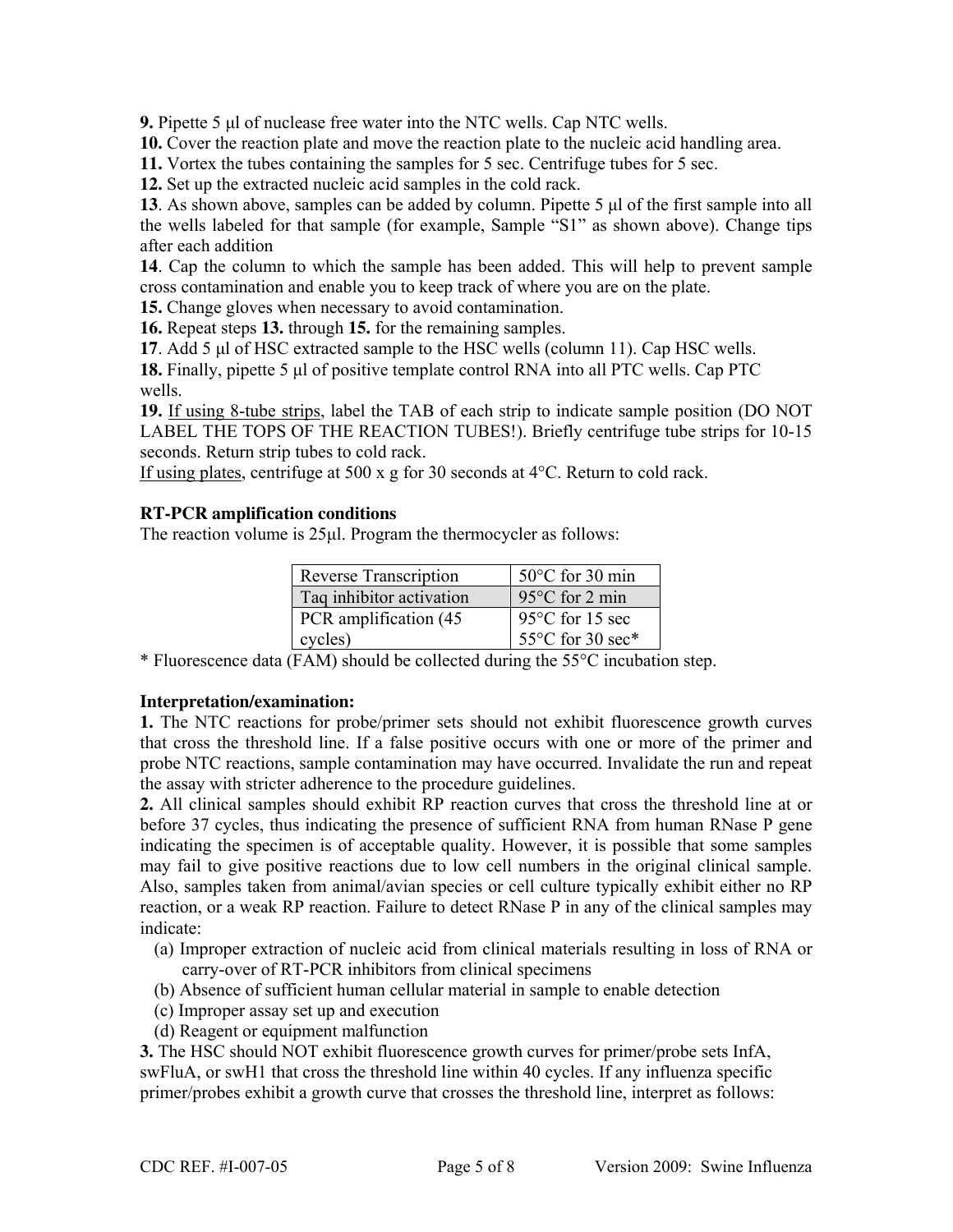- (a) Contamination of RNA extraction reagents may have occurred. Invalidate the run and confirm reagent integrity of RNA extraction reagents prior to further testing.
- (b) Cross contamination of samples occurred during RNA extraction procedures or assay setup. Invalidate the run and repeat the assay with stricter adherence to procedure guidelines.

**4.** PTC reactions should produce a positive result with the InfA, swInfA, swH1, and RP reactions before 40 cycles. If expected positive reactivity is not achieved, invalidate the run and repeat the assay with stricter adherence to procedure guidelines. Determine the cause of failed PTC reactivity, implement corrective actions, and document results of the investigation and corrective actions. Do not use PTC reagents that do not generate expected result.

**5.** When all controls meet stated requirements, a specimen is considered presumptive positive for influenza A virus if the InfA reaction growth curves cross the threshold line within 40 cycles. If the reaction for influenza A is positive, it may also be positive for Univ SW and/or SW H1. A specimen is considered presumptive positive for swine influenza A/H1 if BOTH the InfA and the respective subtype (swInfA or swH1) reaction growth curves cross the threshold line within 40 cycles. If a specimen is positive for InfA and only one of the subtype reactions or positive for InfA only, contact CDC for guidance.

**6.** When all controls meet the stated requirements, a specimen is considered negative for influenza virus if growth curves for neither InfA cross the threshold within 40 cycles.

#### **Limitations:**

1. Analysts should be trained and familiar with testing procedures and interpretation of results prior to performing the assay.

2. A false negative result may occur if inadequate numbers of organisms are present in the specimen due to improper collection, transport or handling.

3. A false negative result may occur if an excess of DNA/RNA template is present in the in the reaction. If inhibition of the RP control reaction is noted for a particular sample, extracted RNA can be tested at 2 or more dilutions (e.g., 1:10 and 1:100) to verify the result.

**Comments:** Suggestions and questions concerning this procedure may be sent to: slindstrom@cdc.gov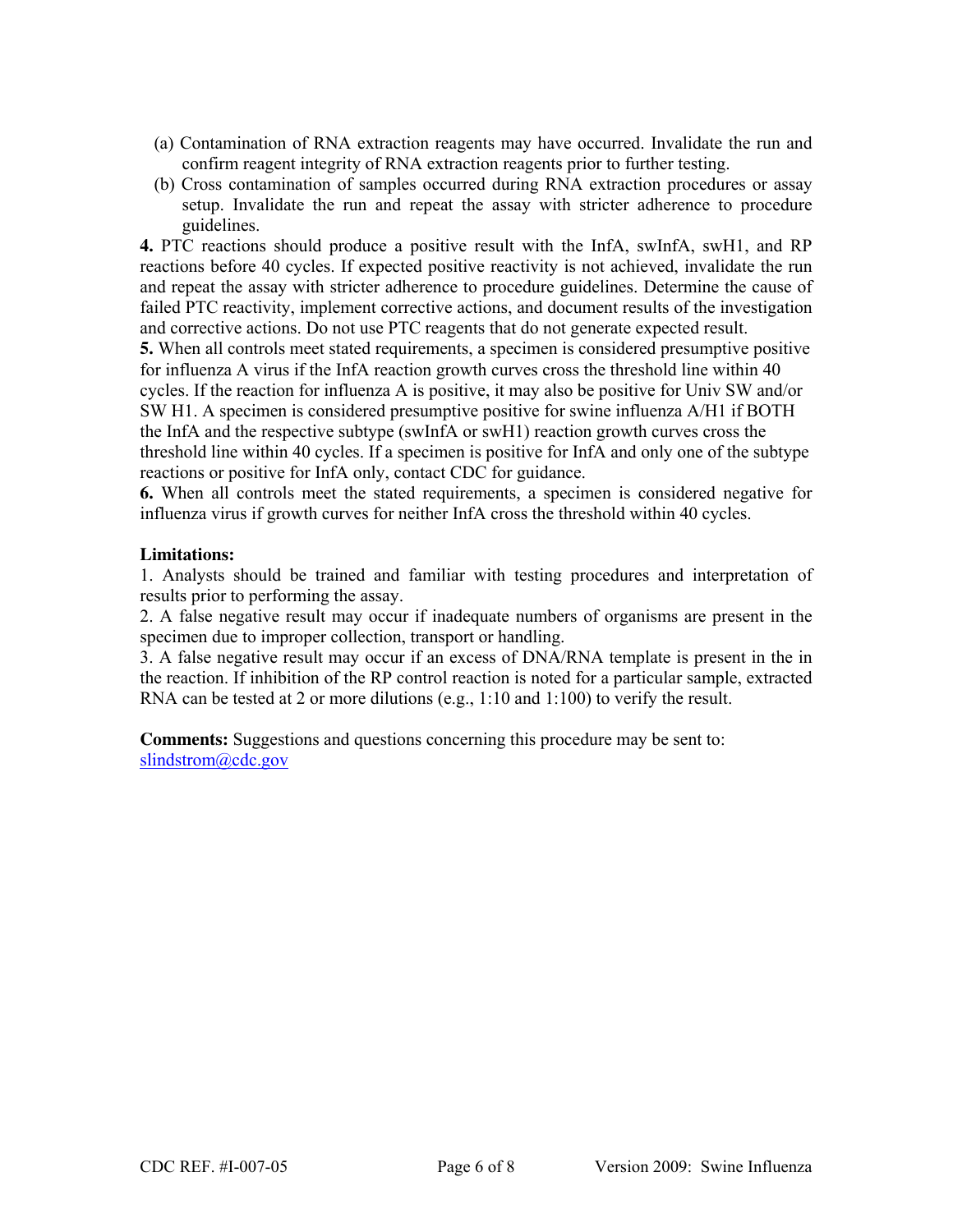# *PRIMER AND PROBE SETS*

*Note: primer/probe sets may undergo periodic modification as information about current circulating viruses is known.*

| <b>Primers</b>         | Sequence $(5\text{>}3\text{}')$      | <b>Working</b>       |
|------------------------|--------------------------------------|----------------------|
| and Probes             |                                      | <b>Concentration</b> |
| InfA Forward           | GAC CRA TCC TGT CAC CTC TGA C        | $40 \mu M$           |
| <b>InfA Reverse</b>    | AGG GCA TTY TGG ACA AAK CGT CTA      | $40 \mu M$           |
| InfA Probe             | TGC AGT CCT CGC TCA CTG GGC ACG      | $10 \mu M$           |
| SW InfA Forward        | GCA CGG TCA GCA CTT ATY CTR AG       | $40 \mu M$           |
| <b>SW InfA Reverse</b> | GTG RGC TGG GTT TTC ATT TGG TC       | $40 \mu M$           |
| SW InfA Probe          | CYA CTG CAA GCC CA"T" ACA CAC AAG    | $10 \mu M$           |
|                        | CAG GCA                              |                      |
| SW H1 Forward          | GTG CTA TAA ACA CCA GCC TYC CA       | $40 \mu M$           |
| SW H1 Reverse          | CGG GAT ATT CCT TAA TCC TGT RGC      | $40 \mu M$           |
| SW H1 Probe            | CA GAA TAT ACA "T"CC RGT CAC AAT TGG | $10 \mu M$           |
|                        | ARA A                                |                      |
| RnaseP Forward         | AGA TTT GGA CCT GCG AGC G            | $40 \mu M$           |
| <b>RnaseP</b> Reverse  | GAG CGG CTG TCT CCA CAA GT           | $40 \mu M$           |
| <b>RnaseP</b> Probe    | TTC TGA CCT GAA GGC TCT GCG CG       | $10 \mu M$           |

RnaseP Probe<br>
<sup>1</sup>TaqMan® probes are labeled at the 5'-end with the reporter molecule 6-carboxyfluorescein (FAM) and with the quencher, Blackhole Quencher 1 (BHQ1) (Biosearch Technologies, Inc., Novato, CA) at the 3'-end.

<sup>2</sup><br>Taqman® probes are labeled at the 5'-end with the reporter molecule 6-carboxyfluorescein (FAM) and quenched internally at a modified "T" residue with BHQ1, with a modified 3' end to prevent probe extension by Taq polymerase.